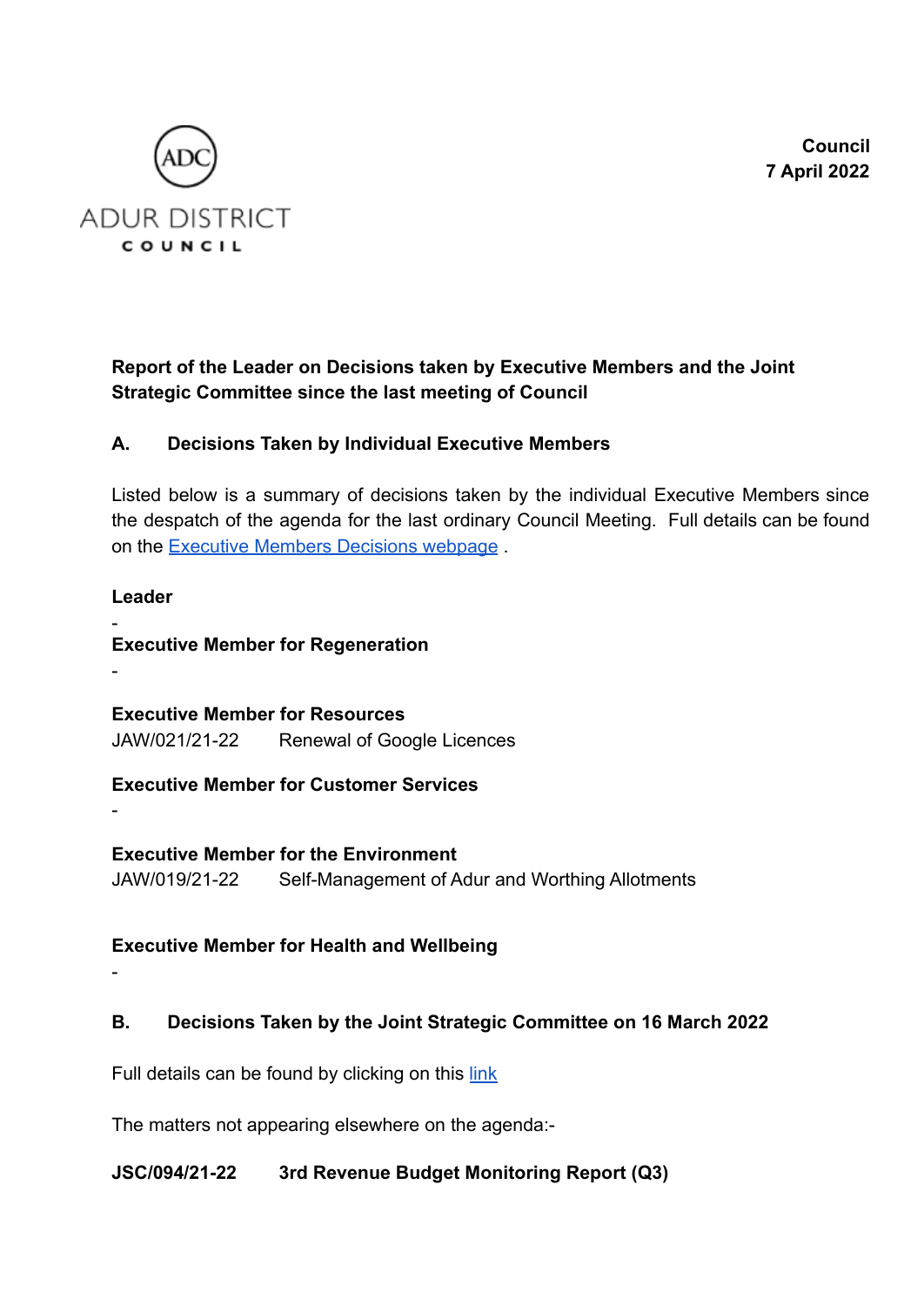Before the Committee was a report by the Director for Digital, Sustainability and Resources, copies of which had been circulated to all Members and a copy of which is attached to the signed copy of these minutes as Item 5.

The report updated the Joint Strategic Committee with the latest expenditure and income projections for each Council in the current financial year 2021/22, compared with the Revenue Budget approved by both Councils in February. Whilst the 'spend to date' was the position as at the 31st December 2021, the forecast position reflected the latest information available to ensure an up-to-date forecast was presented.

As at quarter 2, the current projection for the 2021/22 financial year were net operational budget overspends of £585k in Adur and £1.56m in Worthing. Government funding in the form of grants and the Income Guarantee Scheme would offset this and it was currently estimated that the outturn position would be net overspends of £47k in Adur and £14k in Worthing. A breakdown was set out in section 4.4 of the report.

#### **Decision**

The Joint Strategic Committee noted the report and projected outturn position for the Joint Committee, Adur District Council and Worthing Borough Council against the approved revenue budgets and proposed use of reserves (as set out in Appendices 1b and 2b).

### **JSC/095/21-22 3rd Quarter Capital Investment Programme & Projects Monitoring 2021/22**

Before the Committee was a report by the Director for Digital, Sustainability and Resources, copies of which had been circulated to all Members and a copy of which is attached to the signed copy of these minutes as Item 6.

The report updated the Joint Strategic Committee on the progress made with the 2021/22 Capital Investment Programmes for Adur District Council and Worthing Borough Council. The programmes included schemes which supported the delivery of services by the Joint Services Committee.

A Member sought clarification in relation to paragraph 7.3 in the report which stated that due to the effective scheme management of Teville Gate, there was an underspend, some of which would be going to a tenant in Montague Place and improvements to railway approach. Officers advised that this related to the partnership working with West Sussex County Council on the railway approach public realm project. It was important that the Council provided a very clear audit trail for where these monies were spent. It was noted that the Council had both the Portland Road scheme and now the Railway Approach scheme which was directly attached to the wider Teville Gate project.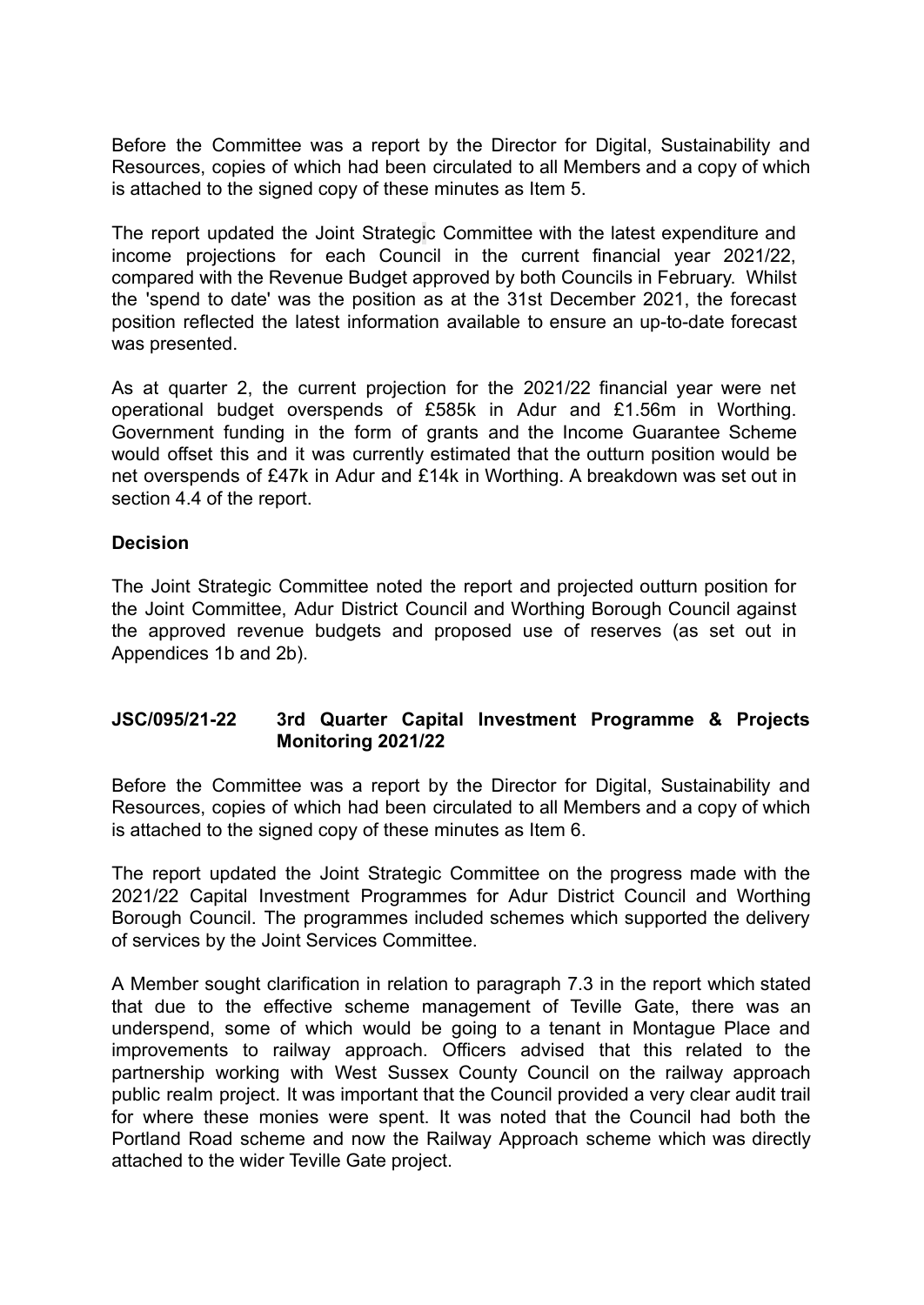Another Member asked a question in relation to the external works to Bushby Close which had been delayed by variations to the contract which had extended the completion to March 2022. What were the variations? In addition, following a complaint from a resident, the Council had been made aware of poor quality work being undertaken and he asked whether this matter had been addressed. Officers agreed to provide a written response to councillors following the meeting.

## **Decision**

The Joint Strategic Committee:-

#### (a) **With respect to the Capital Investment Programme of Adur District Council**

- i) noted the reprofiling of the Adur District Council capital schemes as advised in paragraphs 7.2.1 and Appendix 3;
- ii) approved the funding of the overspend incurred in the replacement of the HR / Payroll system as detailed in paragraph 7.1.1;
- iii) approved the increase in the Disabled Facilities Budget in line with the forecast expenditure funded from Better Care Fund Grant as detailed in paragraph 7.2.2; and
- iv) approved the transfer of Disability Discrimination Adaptations Budget to fund Adur District Council's contribution to the Adur and Worthing Workspaces Project as detailed in paragraph 7.2.3.

### b) **With respect to the Capital Investment Programme of Worthing Borough Council**

- i) noted the reprofiling of the Worthing Borough Council capital schemes as advised in paragraphs 7.3.1 and Appendix 4;
- ii) approved the funding of the overspend incurred in the replacement of the HR / Payroll system as detailed in paragraph 7.1.1;
- iii) approved the addition of the Worthing Public Realm Project to the 2021/22 Capital Investment Programme as detailed in paragraph 7.3.3;
- iv) approved the transfer of Disability Discrimination Adaptations Budget to the Adur and Worthing Workspaces Project as detailed in paragraph 7.3.4; and
- v) noted the receipt of the Pocket Parks Grant funding of £24,030 to support communities to provide new or renovated parks and approve the use of the funding to create a community garden in Beach House Park as detailed in paragraph 7.3.5.